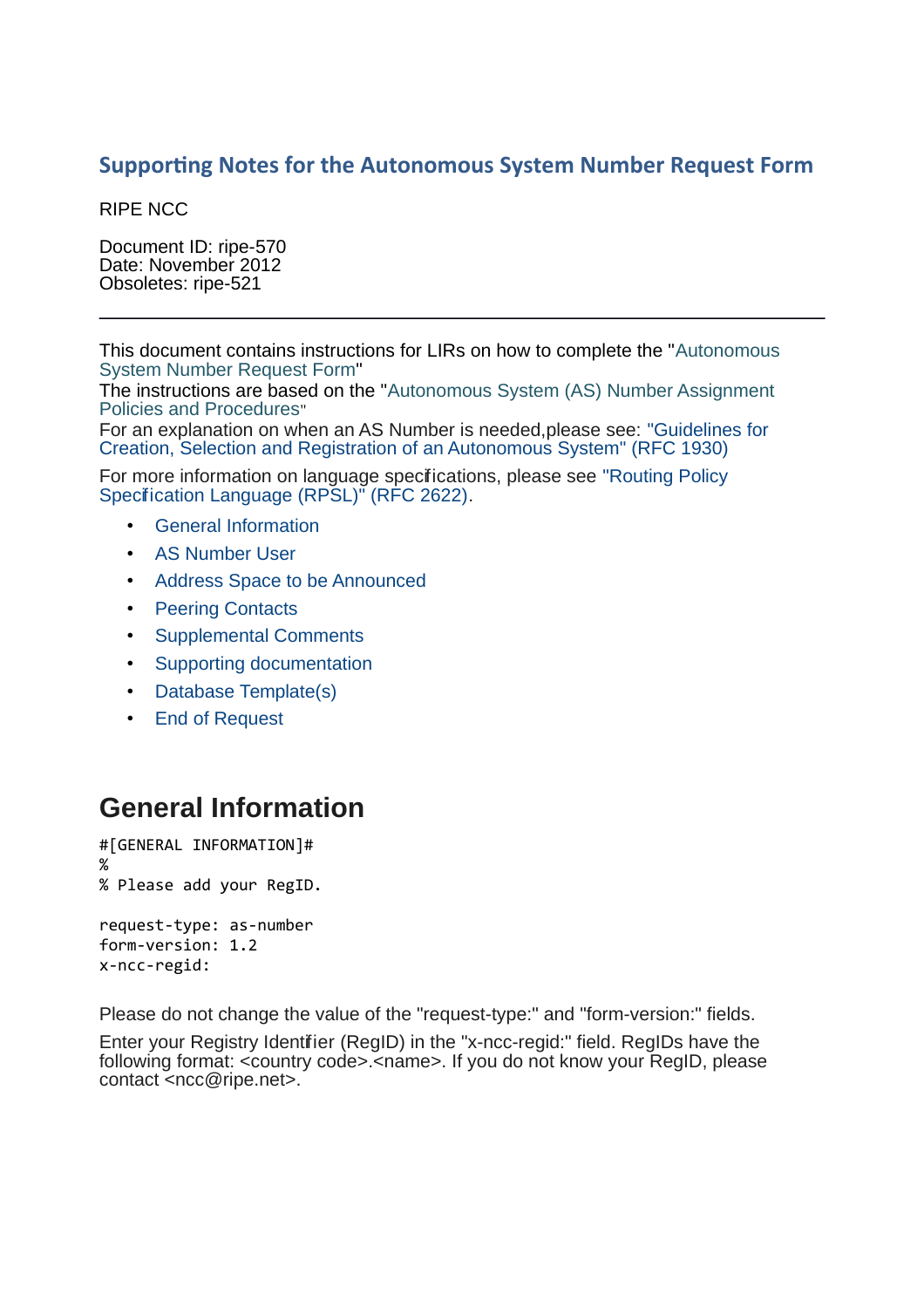## **AS Number User**

#[AS NUMBER USER]# % % Who will use the requested AS Number?

legal-organisation-name: **North SantaBank** website-if-available: **http://www.nsb.nn** 

% Is this request being sent by a sponsoring LIR on behalf of an % End User? (Yes/No)

end-user-of-sponsoring-lir: **Yes**

% If yes, please confirm that the "End User Assignment Agreement" % contains all of the elements listed in paragraph 2.0 of % "Contractual Requirements for Provider Independent Resource Holders % in the RIPE NCC Service Region". (Yes/No)

confirmation:

Enter the legal name of the organisation that will use this AS Number in the "legalorganisation-name:" field. If this organisation has a website, enter the URL in the "website-if-available:" field. Otherwise, enter "**none**" in this field.

If you are an LIR sending this request on behalf of an End User, you should answer "**Yes**" in the "end-user-of-sponsoring-lir" field.

If you answered "**Yes**" you should also confirm that all of the elements of paragraph 2.0 of ["Contractual Requirements for Provider Independent Resource Holders in the RIPE](http://www.ripe.net/ripe/docs/resolveuid/b4db2a127586d02986acbcc4f1cf8651) [NCC Service Region"](http://www.ripe.net/ripe/docs/resolveuid/b4db2a127586d02986acbcc4f1cf8651) are listed in the 'End User Assignment Agreement' that is signed by the End User and the sponsoring LIR. PI assignments can only be made to End Users if there is a signed 'End User Assignment Agreement' between the sponsoring LIR and the End User.

You can find an example agreement at [http://www.ripe.net/ripe/docs/lir-end-user](http://www.ripe.net/ripe/docs/resolveuid/391df1203f5f7d0cf5f62b4d65424e23)[agreement.html.](http://www.ripe.net/ripe/docs/resolveuid/391df1203f5f7d0cf5f62b4d65424e23)

You can send us an agreement in your local language or use the English version. If the request is for an LIR, you should also answer with "**No**".

#### **Address Space to be Announced**

#[ADDRESS SPACE TO BE ANNOUNCED]# % % Which address prefix will originate from the new AS Number? prefix: **192.0.2.0/24** % If the address assignment is waiting for approval, please % include the ticket number of the request below.

pending-ticket-ID: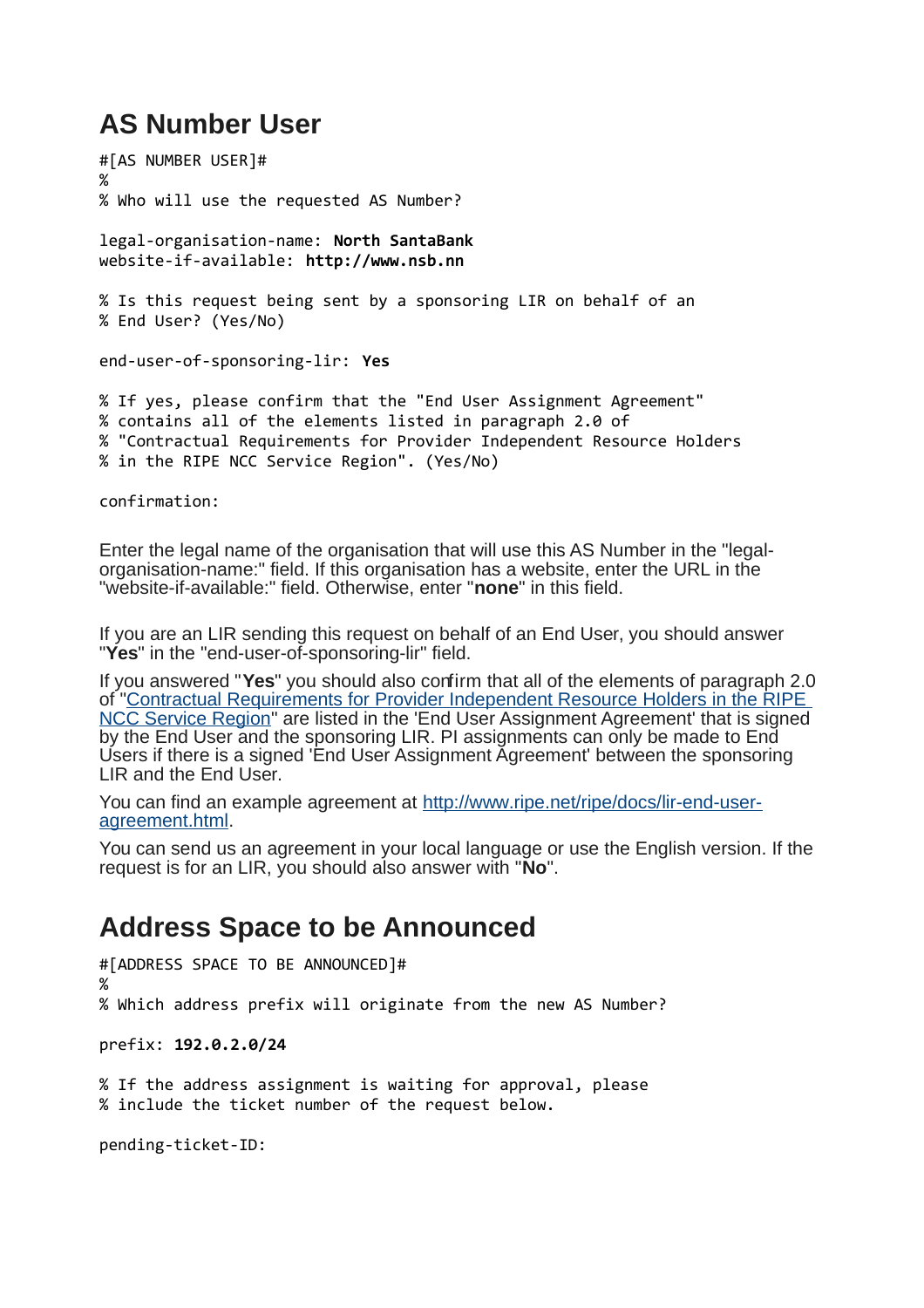You must include either an address prefix or a pending RIPE NCC ticket number (for example, NCC#xxxxxxxxx).

Please specify address prefixes using slash notation (for example, x.x.x.x/xx ). The address space must be a valid assignment to the organisation that will use the AS number.

## **Peering Contacts**

```
#[PEERING CONTACTS]#
%
% What are the e-mail addresses of the peering
% partners for the requested AS Number.
```

```
peering: noddy@grottoinvestments.nn
peering: mary@northernbanking.nn
```
You must list the email addresses of at least two peering partners in the "peering:" fields. You can repeat the "peering:" field as many times as needed.

#### **Supplemental Comments**

```
#[SUPPLEMENTAL COMMENTS]#
%
% Please add more information if you think it will help us understand 
% this request.
Our peering agreements are provisional and will be confirmed
when the new AS Number is assigned.
```
% If you require a 16-bit AS Number instead of a 32-bit AS Number, % please indicate this below and tell us why. For more information, % see http://www.ripe.net/news/asn-32-guide.html

AS Number Type: **16-bit**

Why 16-bit: **Our routers are not 32-bit enabled.**

As of 1 January 2009, all AS Numbers assigned by the RIPE NCC will be 32-bit by default. If you require a 16-bit AS Number change the default entry "32-bit" to "16-bit" and explain why you require a 16-bit AS Number. If you require further clarification, please see[:http://www.ripe.net/news/asn-32-guide.html](http://www.ripe.net/ripe/docs/resolveuid/339580b64ca9bd4b6441dd8463171f70)

#### **Supporting documentation**

```
#[SUPPORTING DOCUMENTATION]#
%
% If this request is being sent by a sponsoring LIR on behalf of 
% an End User, please attach a copy of the signed 
% "End User Assignment Agreement" and the company registration papers 
% of the End User.
```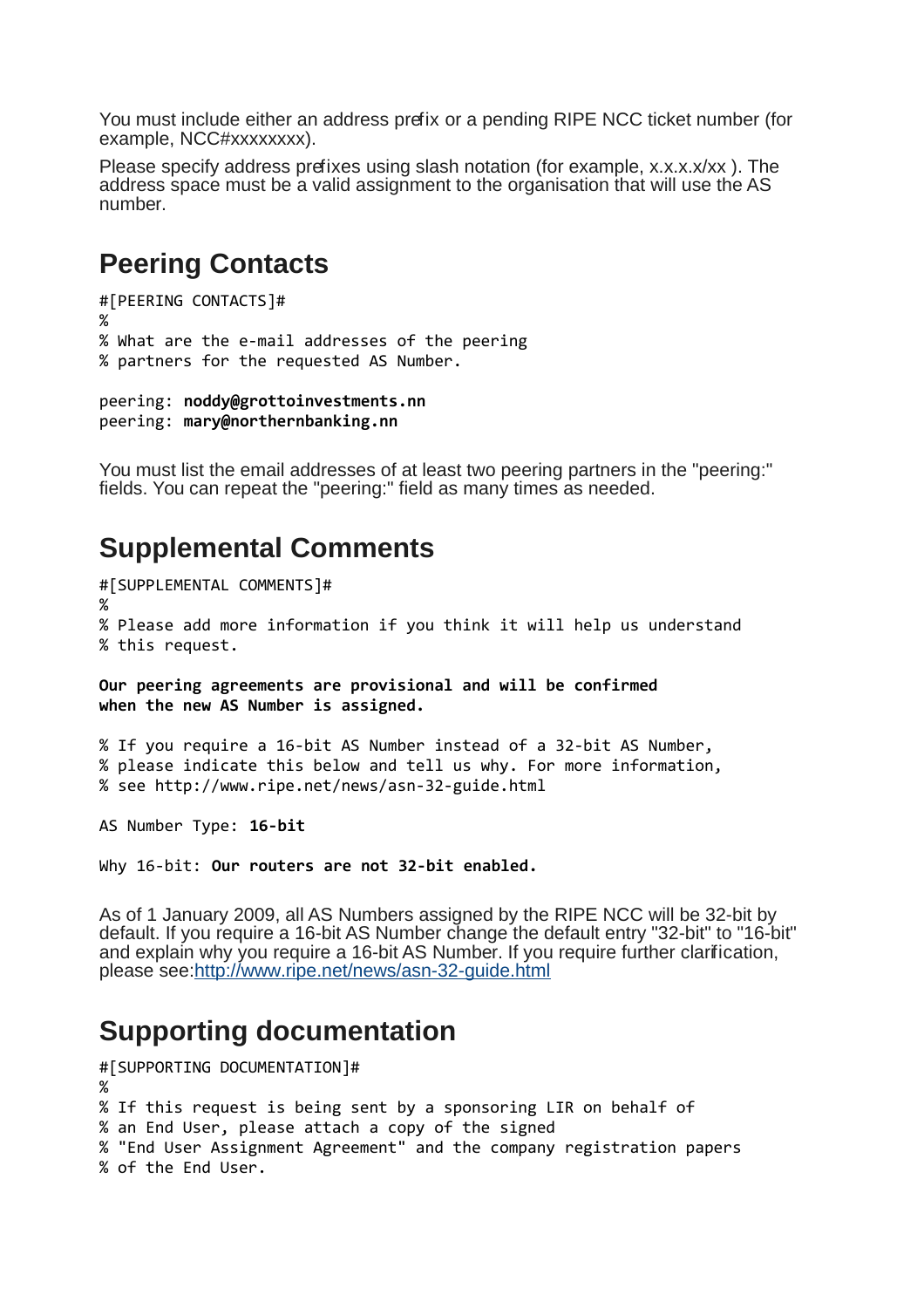```
% You can also attach a network diagram or other supporting documentation.
%
% Have you attached any files/documents to this request? (Yes/No)
```
file-attached:

# **Database Template(s)**

```
#[DATABASE TEMPLATE(S)]#
%
% Please complete all of the fields below.
aut-num: ASNEW
as-name: NSB-AS
descr: North SantaBank's AS Number
org: ORG-NS31-RIPE
import: from AS64532 accept ANY
export: to AS64532 announce ASNEW
import: from AS64518 accept ANY
export: to AS64518 announce ASNEW
admin-c: ACM2-RIPE
tech-c: HOHO1-RIPE
mnt-by: RIPE-NCC-END-MNT
mnt-by: SANTA-MNT
mnt-routes: SANTA-MNT
```
The "aut-num:" field must be ASNEW as we (RIPE NCC) will choose the AS number.

The "as-name:" should be a short name associated with the Autonomous System. We recommend that the name reflects the name of the organisation that will use the AS Number.

Enter a short description of the Autonomous System in the "descr:" field.

Enter the org-ID of the AS Number user's organisation object in the "org:" field.

The "import:" and "export:" fields should contain the complete routing policy. Both fields may be repeated as many times as needed.

Basic syntax entries are as follows:

changed: hostmaster@ripe.net

source: RIPE

import: from <peer1> accept <filter> export: to <peer1> announce <filter> import: from <peer2> accept <filter> export: to <peer2> announce <filter>

For further details of language specifications, please refer to [RFC 2622.](ftp://ftp.ripe.net/rfc/rfc2622.txt)

The nic-handle of the role or person object in the "admin-c:" field should reflect someone who is administratively responsible for the network.

The nic-handle of the role or person object in the "tech-c:" field should reflect someone who has technical knowledge of the network.

The "mnt-by" field shows which maintainer authenticates object updates. The "mntroutes:" field shows which maintainer authenticates the creation of route objects.